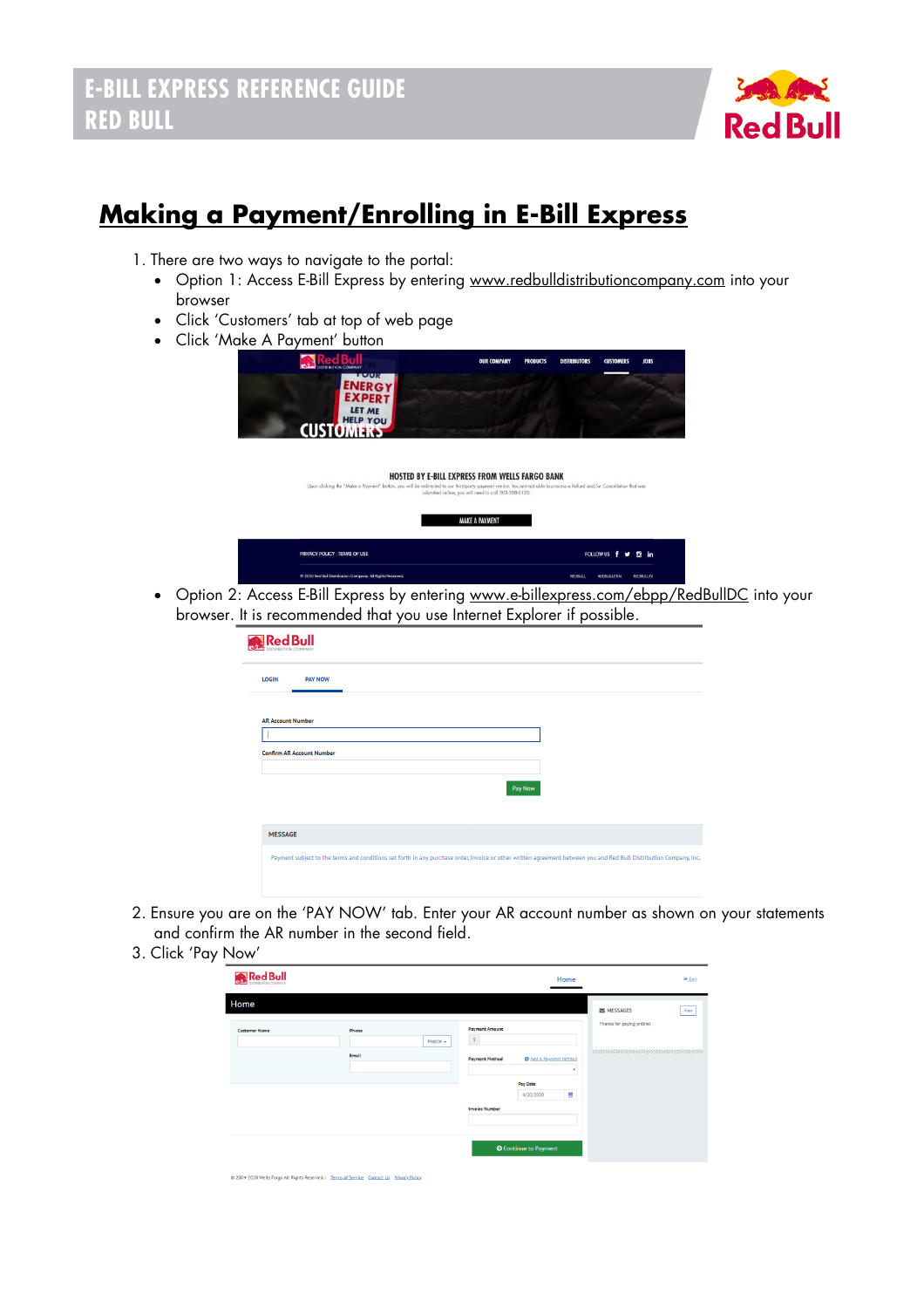

- 4. Enter all information in the indicated required fields.
- 5. Click 'Add A Payment Method' hyperlink to add payment method (which can be set for future payments or recurring payments if enrolled)

| Account Type                                 |                        | Account #                                                                                                                                                                                                                                                                                                                                                               |
|----------------------------------------------|------------------------|-------------------------------------------------------------------------------------------------------------------------------------------------------------------------------------------------------------------------------------------------------------------------------------------------------------------------------------------------------------------------|
| Personal                                     | <b>Rusiness</b>        |                                                                                                                                                                                                                                                                                                                                                                         |
| <b>Banking Type</b>                          |                        | <b>Re-enter Arrount #</b>                                                                                                                                                                                                                                                                                                                                               |
| <b>Checking Account</b>                      | <b>Savings Account</b> |                                                                                                                                                                                                                                                                                                                                                                         |
| Name on the Account<br><b>Routing Number</b> |                        | Pay to the<br>Order of<br>1:123456789<br><b>¢000123456■</b> *<br>1111<br><b>Routing Number</b><br><b>Account Number</b>                                                                                                                                                                                                                                                 |
|                                              |                        | Make sure to use your bank account number, not your ATM<br>or Debit card mimber.                                                                                                                                                                                                                                                                                        |
|                                              |                        | By continuing this action, you authorize the information you've provided on the above account to be used for creation of a<br>charge to the account listed above. You also affirm that the information you provided is correct, that you are a signer on the<br>account above and there are available funds to cover the amount of any transactions that you authorize. |

- 6. Complete Bank Account info and click 'Add'
- 7. Enter Invoice Number detail in the Invoice Number field.

| <b>O</b> Continue to Payment |
|------------------------------|

- 8. Click 'Continue to Payment'
- 9. Verify all payment information. (Payments can be set to be paid on a future date; use the Payment Date field to select the specific date)

|                                                  |                                                                                                                                                                    |                |                                                                                                                                                                                                                                                                                                                               |                                                                                                                                                                                                                                                                                                            | Home                                                                                                                                                                                                                                                                                                                                                                                                                                                                                                                                                                                                                                                                                                                                                                                                                                                                                                                                                                                                                                                                  | <b>Exit</b> |
|--------------------------------------------------|--------------------------------------------------------------------------------------------------------------------------------------------------------------------|----------------|-------------------------------------------------------------------------------------------------------------------------------------------------------------------------------------------------------------------------------------------------------------------------------------------------------------------------------|------------------------------------------------------------------------------------------------------------------------------------------------------------------------------------------------------------------------------------------------------------------------------------------------------------|-----------------------------------------------------------------------------------------------------------------------------------------------------------------------------------------------------------------------------------------------------------------------------------------------------------------------------------------------------------------------------------------------------------------------------------------------------------------------------------------------------------------------------------------------------------------------------------------------------------------------------------------------------------------------------------------------------------------------------------------------------------------------------------------------------------------------------------------------------------------------------------------------------------------------------------------------------------------------------------------------------------------------------------------------------------------------|-------------|
| <b>Verify Payment</b>                            |                                                                                                                                                                    |                |                                                                                                                                                                                                                                                                                                                               |                                                                                                                                                                                                                                                                                                            |                                                                                                                                                                                                                                                                                                                                                                                                                                                                                                                                                                                                                                                                                                                                                                                                                                                                                                                                                                                                                                                                       |             |
| <b><i>CO PAYMENT SUMMARY</i></b><br>1 Invoire    | \$545.00                                                                                                                                                           | Payment Method | <b>O</b> Add A Payment Method<br>WELLS FARGO BANK NA (ARIZONA) ***** 65/<br>Payment Date<br>f.<br>4/20/2020<br>Payments confirmed before Monday, April 20, 2020 6:00 PM MT will be posted on Monday, April 20, 2020.<br>Payments confirmed after Monday, April 20, 2020 6:00 PM MT will be posted on Tuesday, April 21, 2020. | Payment Terms & Conditions<br>behalf.                                                                                                                                                                                                                                                                      | These terms and conditions govern your use of the Internet Bill Presentment and Payment Service (the<br>"Service"). As used in these Terms, the words "we," 'us," and "our" refer to Wells Fargo Bank, N.A. (or its<br>affiliate). The words "you" and "your" refer to you as the business entity accepting these Terms and using<br>the Service. The words "you" and "your" also include any user you authorize to use the Service on your<br>1. Erroneous Instructions. If we receive a payment instruction authorized by you and the instruction is<br>erroneous in any way, we shall have no obligation or liability for the error.<br>2. Transaction Limitations. Please be aware that certain types of bank accounts have limits on the numbers<br>of transfers or withdrawals that may be made per month. Your bank may refuse transfers which would<br>exceed such limits, so we recommend you check with your bank to determine what limitations are<br>imposed on withdrawals from any account. If we are not able to debit the amount required to cover an |             |
| Customer Name                                    |                                                                                                                                                                    |                |                                                                                                                                                                                                                                                                                                                               | Print Terms and Conditions<br>Email $\odot$                                                                                                                                                                                                                                                                | Phone                                                                                                                                                                                                                                                                                                                                                                                                                                                                                                                                                                                                                                                                                                                                                                                                                                                                                                                                                                                                                                                                 |             |
| Update Customer and Address Information<br>2020. | By checking this box you agree to the terms and conditions stated above.<br>If you have any quetions regardles this transportion request please call 303-388-0120. |                |                                                                                                                                                                                                                                                                                                                               | By clicking the Make Payment button I, sdf, confirm that today, Monday April 20, 2020, I am authorizing a one-time debit from my Checking account<br>ending in *****6545 in the amount of \$545.00 USD to be remitted to Red Bull Distribution Company. This debit will occur on or after Monday April 20. | <b>Make Payment</b><br>Cancel                                                                                                                                                                                                                                                                                                                                                                                                                                                                                                                                                                                                                                                                                                                                                                                                                                                                                                                                                                                                                                         |             |

- 10. After reviewing the terms and conditions, click the Box to agree.
- 11. Click 'Make Payment'
- 12. Once confirmed, you can click 'Return to Home' or 'Log out'
- 13. **To enroll and create Login ID**, Click 'Enroll with Your Current Information' on the confirmation page.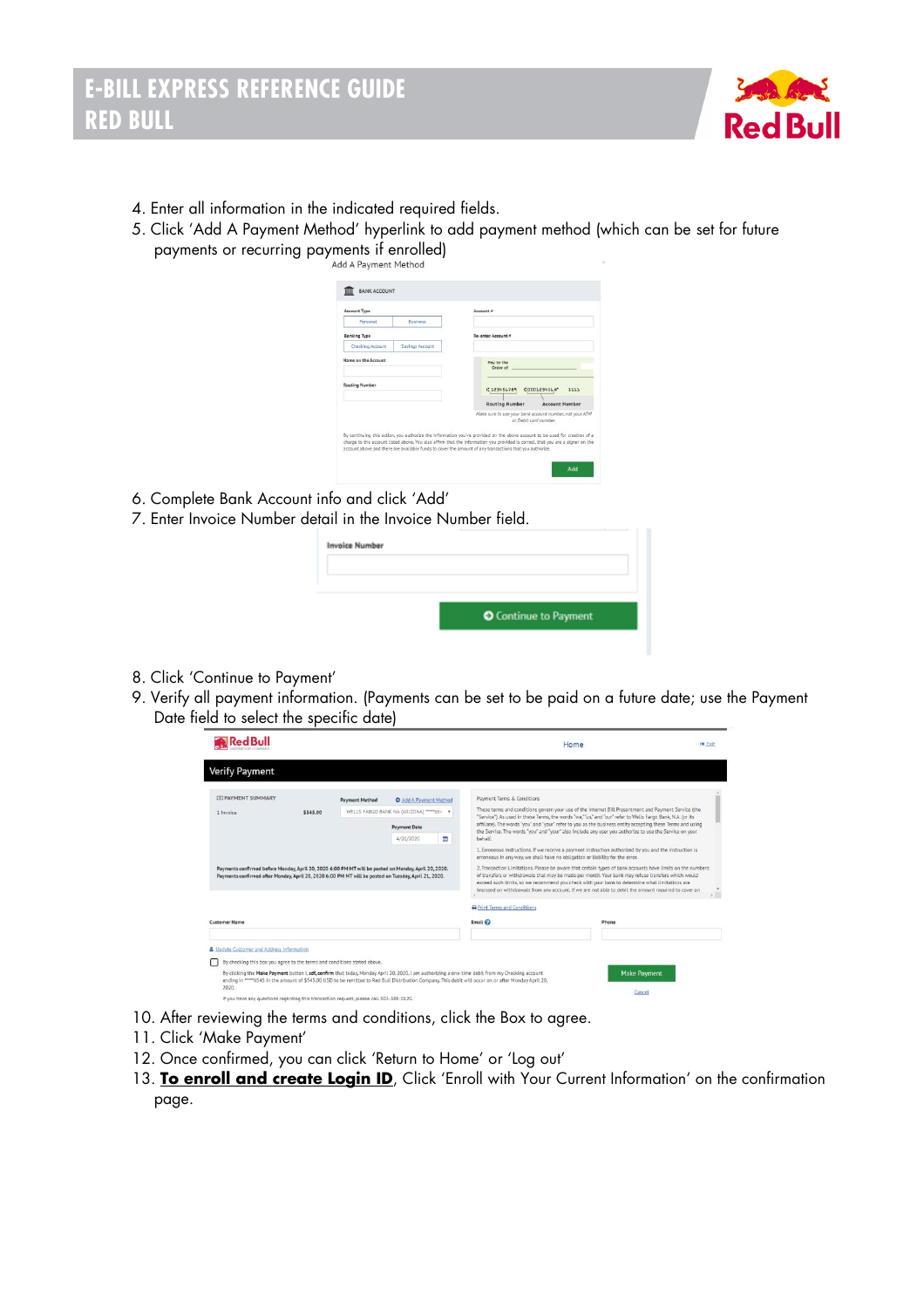

#### Confirmation

Thank You! Your payment has been scheduled.

| Print Confirmation Page                                                                               |                                                                                       | <b>Payment Date</b>   | 4/22/2020                                          |
|-------------------------------------------------------------------------------------------------------|---------------------------------------------------------------------------------------|-----------------------|----------------------------------------------------|
|                                                                                                       |                                                                                       | <b>Payment Method</b> | <b>WELLS FARGO BANK NA</b><br>(ARIZONA) ***** 6545 |
| dsgf                                                                                                  |                                                                                       | <b>Total Payment</b>  | \$545.00                                           |
|                                                                                                       | You have been provided a confirmation number. Please save this page for your records. |                       |                                                    |
| If you have any further questions about payments to Red Bull Distribution Company, please contact our |                                                                                       |                       |                                                    |
| office at 303-388-0120.                                                                               |                                                                                       |                       |                                                    |
| <b>AR Account Number</b>                                                                              | Confirmation #                                                                        |                       | <b>Payment Amount</b>                              |
| 45454                                                                                                 | 3100130460                                                                            |                       | \$545.00                                           |
|                                                                                                       |                                                                                       |                       |                                                    |

14. Confirm Customer Name and Contact Information and click 'Continue to Login & Password'



- 15. Set Login ID, Password, security image, label and security questions. These will be used to reset your password if needed. Click 'Continue to Terms of Service'
- 16. Click the Box after reviewing Terms of Service and click 'Continue To Payment Accounts'
- 17. Enter/Review Payment Account information (Multiple payment accounts may be saved)
- 18. Click 'Finish Enrollment'
- 19. Open the activation email and click 'Activate' button or hyperlink. NOTE: You will not have access or be able to make payments on the E-Bill Express site until you click 'Activate'

#### **Logging into E-Bill Express**

- 1. After activating enrollment, you may log in to pay your bill.
- 2. On the Home page, click 'Login' tab on the top of the screen to pay bills.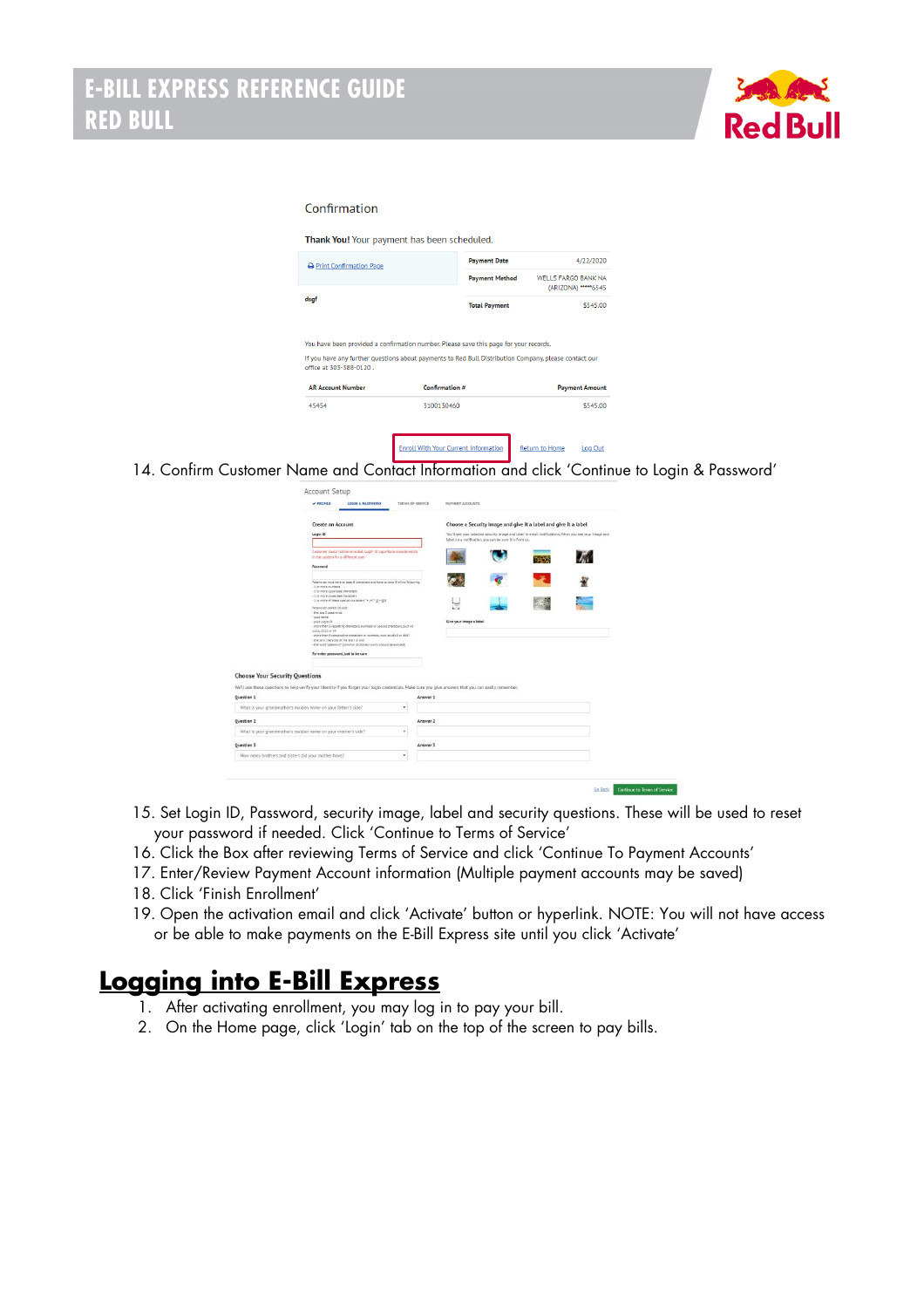

| <b>Red Bull</b>                         |                                                                                                                                                                     |  |
|-----------------------------------------|---------------------------------------------------------------------------------------------------------------------------------------------------------------------|--|
| <b>LOGIN</b><br><b>PAY NOW</b>          |                                                                                                                                                                     |  |
| Login ID                                |                                                                                                                                                                     |  |
|                                         |                                                                                                                                                                     |  |
| Password                                |                                                                                                                                                                     |  |
| Forgot your Login ID?<br>Password Help? | Login                                                                                                                                                               |  |
|                                         |                                                                                                                                                                     |  |
| <b>MESSAGE</b>                          |                                                                                                                                                                     |  |
|                                         | Payment subject to the terms and conditions set forth in any purchase order, invoice or other written agreement between you and Red Bull Distribution Company, Inc. |  |
|                                         |                                                                                                                                                                     |  |

- 3. Enter Login Credentials and click 'Login'
- 4. Once logged in, users can create a new, quick payment by entering payment information on the main page and following payment directions.
- 5. Users can check payment history by clicking the 'Payment History' tab.
- 6. Users can also review/edit/delete recurring payments in the 'Recurring Payment' tab.

### **Forgot Login ID**

- 1. Click on 'Forgot Login ID' under the Login fields on the Login page.
- 2. Enter your account number and email address used during enrollment and click 'Send My Password'
- 3. An email will be sent with a temporary password.

## **Forgot Password**

- 1. Click 'Password Help?' on the Login page.
- 2. Enter your Login ID and email address used during enrollment and click 'Send My Password'
- 3. An email will be sent with a temporary password.
- 4. Enter your Login ID and the temporary password from your email into the Password field on the Login page and click 'Login'

| <b>M</b> Red Bull                                                                                      |
|--------------------------------------------------------------------------------------------------------|
| <b>Update Password</b>                                                                                 |
| <b>Current Password</b>                                                                                |
|                                                                                                        |
| <b>New Password</b>                                                                                    |
|                                                                                                        |
| Passwords must have at least 8 characters and have at least 3 of the following:<br>- 1 or more numbers |
| - 1 or more uppercase characters                                                                       |
| - 1 or more lowercase characters                                                                       |
| - 1 or more of these special characters **- / = ? ^ {} ~! @ \$                                         |
| Passwords cannot include:                                                                              |
| - the last 3 passwords                                                                                 |
| - your name                                                                                            |
| - your Login ID                                                                                        |
| - more than 3 repeating characters, numbers or special characters, such as AAAA, 2222 or !!!!          |
| - more than 3 consecutive characters or numbers, such as aBcD or 4567                                  |
| - the zero character at the start or end                                                               |
| - the word "password" (common dictionary words should be avoided)                                      |
| Re-enter password, just to be sure                                                                     |
|                                                                                                        |
|                                                                                                        |
|                                                                                                        |
| <b>Change Password</b>                                                                                 |

- 5. On the next page, enter the temporary password in the 'Current Password' field and create a new password in the 'New Password' fields.
- 6. Answer your security questions and click 'Change Password'